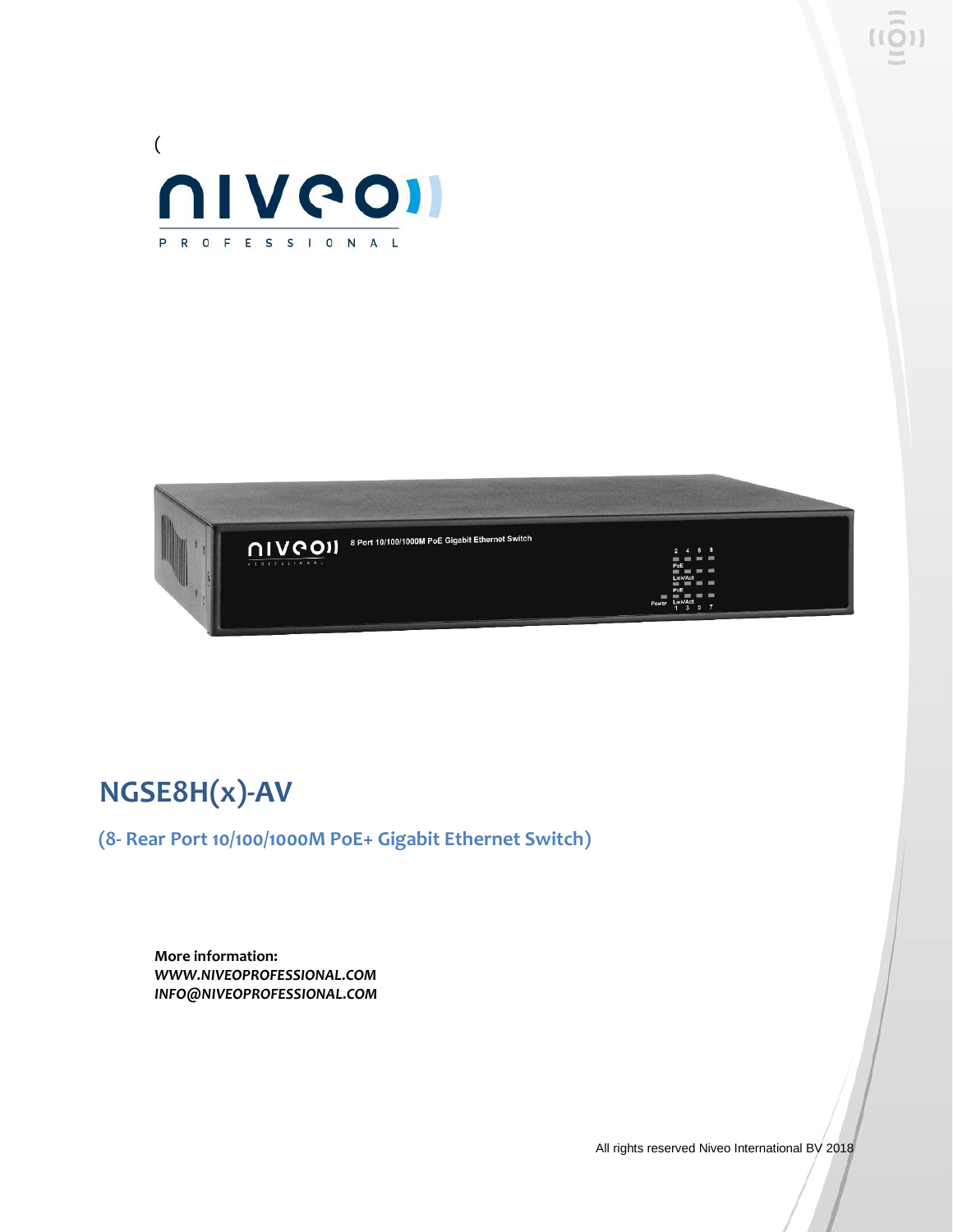## **Product Specification**

#### **Introduction**

NGSE8H(x)-AV is a 8-port 10/100/1000M PoE+ Ethernet Switch that is designed for medium or large network environment to strengthen its network connection. Including rack-mount brackets, the 11" size fits into your rack environment. It is a superb choice to boost your network with better performance and efficiency.

### **IEEE 802.3at Power over Ethernet (PoE) ports**

NGSE8H(x)-AV features 8-port PoE IEEE 802.3at supplying up to 30 watt per port. This product can convert standard 100~240V/AC power into low-voltage DC that runs over existing LAN cable to power up IEEE 802.3at compliant network accessories. By adding NGSE8H(x)-AV to existing networking, installing networking products such as Access Points and IP cameras can be easily managed and set up. Wireless device deployments are easily located with available power outlets and network administrators don't need to use heavy AC power adapters anymore.

### **High-Speed Networking and Jumbo Frames Support**

NGSE8H(x)-AV provides an excellent solution for expanding your Gigabit network. By Gigabit speed, this product provides high flexibility and high bandwidth connectivity to servers, workstations and other attached devices. It enables you to save time transferring large files. In addition, it also supports Jumbo Frames 9.6K to improve network utilization of large file transfers.

#### **No Special Networking Cable Required**

By adding PoE devices, you can use an existing standard Cat.5/Cat.5e Ethernet cable without a new electrical outlet for both power and data. It helps you reduce installation time and cost.

#### **Auto-MDI/MDI-X**

Every port can automatically sense your type of cable, so there is no need for crossover cables whether you are connecting this switch to another switch or to a computer.

#### **Auto-Negotiation**

Every port can automatically sense if the connected network devices are running at 10Mbps/ 100Mbps/1000Mbps and Half/Full-Duplex mode, and adjust accordingly.

#### **Non-Blocking**

This switch receives and forwards traffic seamlessly with its non-blocking wire-speed. Every port simultaneously supports up to 200Mbps/2000Mbps of bandwidth in full-duplex mode. This feature provides full wire speed to the connected devices and allows you to run a smooth network.

#### **Store and Forward**

By this function, this switch can maximize network performance while minimizing the propagation of bad network packets.